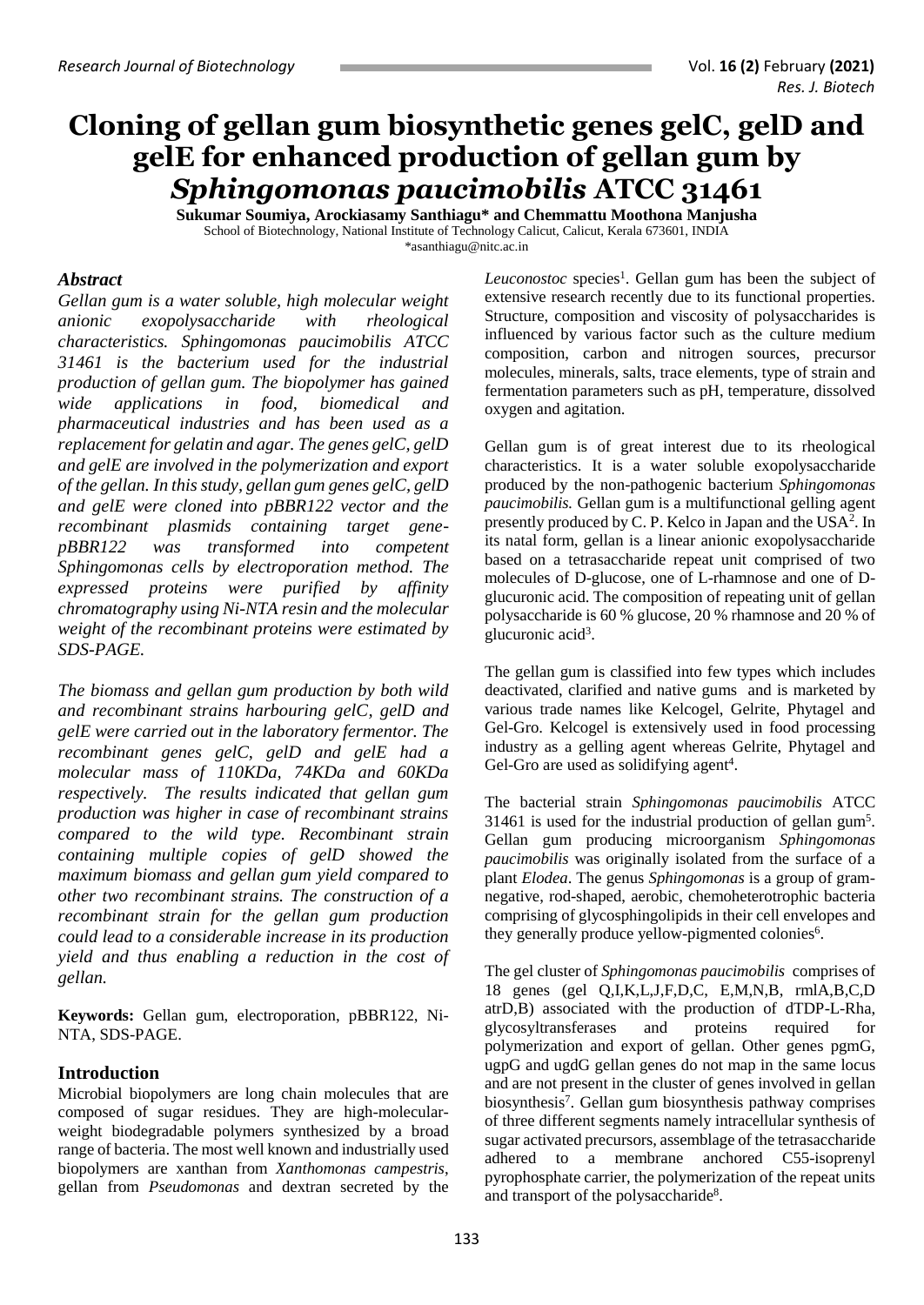This present work focuses on the genes gelC, gelD and gelE of the *Sphingomonas paucimobilis* ATCC 31461 which are involved in the polymerization and export of the gellan  $\mathrm{gum^{8}}$ .

In this present study, we report the cloning of the gellan gum genes namely gelC, gelD and gelE into the broad-host-range vector pBBR122 and over expression in *S.paucimobilis*  ATCC 31461.The expression host containing the cloned gene were induced for protein expression and the resultant protein was purified by affinity chromatography using Ni-NTA resin. Protein expression levels in *S.paucimobilis* carrying the gellan gum genes were estimated by SDS-PAGE. In addition, the biomass and gellan gum yield of recombinant strains and wild type strain was also studied.

## **Material and Methods**

**Bacterial Strains, Vectors, Regents and growth conditions:** *Sphingomonas paucimobilis* ATCC 31461 was obtained from LGC, Promochem, Bangalore. YPG (Yeast Peptone Glucose, Sigma, USA) and LB medium (Luria Bertani Broth, Sigma, USA) were used for culturing bacteria. *S.paucimobilis* was grown at 30°C at an aerobic environment in a YPG medium comprising 3g of yeast extract, 5g of peptone, 30g of glucose and 5g of NaCl per liter of distilled water, adjusted to pH 6.5. *E. Coli* was grown at 37°C in LB broth and was supplemented by antibiotics kanamycin (50μg/ml) and chloramphenicol (33.3μg/ml) (Sigma, USA).

The pBBR122 vector was procured from MoBiTec. *E.coli*   $DH5\alpha$  and the enzymes were purchased from Promega (USA). DNA isolation, PCR purification, Gel extraction and plasmid isolation kits were purchased from Thermo Fisher Scientific (USA). Recombinant protein was purified by utilizing Ni-NTA column (Novagen, USA). All other chemicals were obtained from Merck (Germany).

**Isolation of Genomic DNA:** After overnight incubation of *S.paucimobilis* at 30°C in YPG, cells were centrifuged at 5000rpm for 5min to pellet the cells. Chromosomal DNA of *Sphingomonas paucimobilis* ATCC 31461 was isolated using the Promega DNA isolation kit and was run on 0.8% agarose gel for confirmation.

**Polymerase Chain Reaction:** The primers for genes gelC, gelD and gelE were designed using the Primer Premier Software. The forward primer with a NcoI restriction site and reverse primer with EcoRI restriction site were used for gelD and gelE. The forward primer containing HindIII and reverse primer containing PvuI restriction site were designed for gelC. The gene gelC (1346bp), gelD (902bp) and gelE (707bp) were augmented by PCR using the following primer sequences (Table 1). The polymerase chain reactions for genes gelC, gelD and gelE were carried out using a thermal cycler (GeneAtlas). PCR mixture was performed in a total volume of 50μl containing, 1μl of template DNA (ng), 1μl of each primer (10μM), 5μl of *Pfu* buffer with MgSO4(10x), 2μl of deoxynucleotide triphosphate (10mΜ), 2μl of *Pfu* DNA polymerase  $(2.5 \text{ U/}\mu\text{I})$  (100 U) and 38 $\mu\text{I}$  of nucleasefree water.

Reaction conditions for the amplification of the PCR mixture is as follows: initial denaturation at 95°C for two minutes, 30 cycle of denaturation at 95°C for 30 sec, annealing at corresponding temperature for 45 sec and extension at 72°C for three minute. It was followed by a final extension at 72°C for ten minutes. The amplified PCR products were examined by 0.8% agarose gel and purified using Gene Jet PCR purification kit.

**Cloning of the gelC, gelD and gelE gene:** The purified gelD, gelE and pBBR122 vector were subjected to double digestion with restriction enzymes NcoI and EcoRI whereas the purified gelC were double digested with HindIII and PvuI. After double digestion, Gel extraction was done using thermo scientific GeneJET Gel extraction kit. The eluted DNA and vector was run on 0.8% agarose for confirmation of its purity. In order to generate the recombinant plasmid, gel eluted inserts (gelC, gelD and gelE) and vector were ligated using the enzyme T4 DNA ligase at 16<sup>0</sup>C overnight.

*E.coli* DH5α cells were made competent by calcium chloride method and heat shock technique was carried out for the transformation of ligated samples (pBBR122-gelC, pBBR122-gelD and pBBR122-gelE) into the competent *E. coli* DH5α cells. The cells were then plated on LB medium containing antibiotic (33.3μg/ml) chloramphenicol for gelD and gelE and kanamycin (50μg/ml) for gelC respectively for colony screening .The plasmid DNA was isolated from the transformants according to the protocol of the plasmid DNA isolation kit and was run on 0.8% agarose gel for confirmation.

| THE T THREE WORK IN THIS STAY, |                                  |  |  |
|--------------------------------|----------------------------------|--|--|
| <b>Primer names</b>            | Primer Sequence (5'-3')          |  |  |
| $gelC-F$                       | ACCCAAGCTTATGGTGAGTATTACCCAATTCT |  |  |
| $gelC-R$                       | ACCCCGATCGTCAGTTTACTGAAGCTCCGT   |  |  |
| gelD-F                         | ACCCGAATTCATGAACGAAAACCGCCGGT    |  |  |
| gelD-R                         | ACCCCCATGGTCAGAACAACCGTTCGCCGA   |  |  |
| gelE-F                         | ACCCGAATTCATGGACGCGATGACCAGCG    |  |  |
| gelE-R                         | ACCCCCATGGCTGATCCAAGTCAGTAGCCG   |  |  |

**Table 1 The Primers used in this study**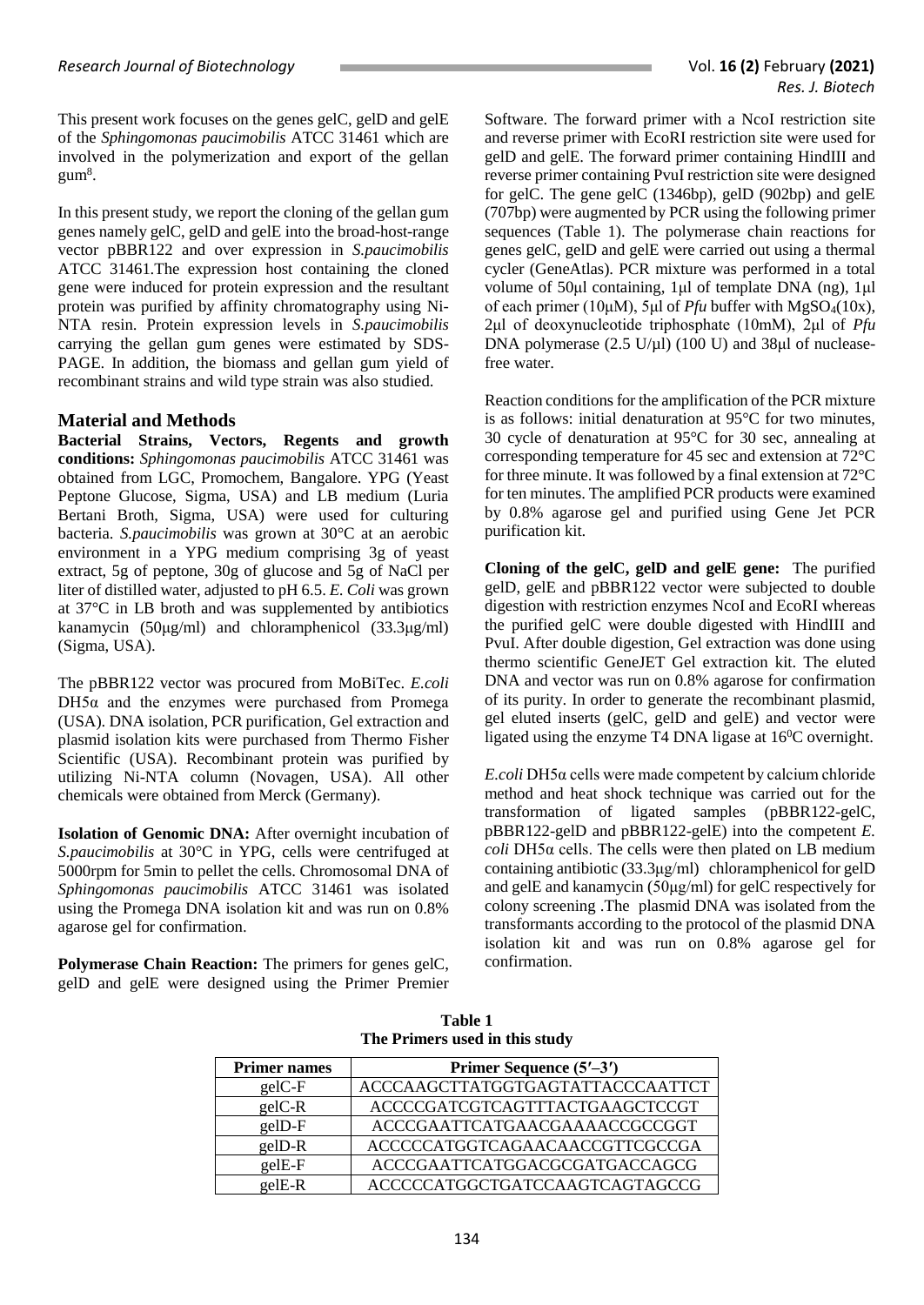**Confirmation of Clones:** The presence of target gene was confirmed using three techniques:

**Double digestion with restriction enzymes:** The plasmid DNA was subjected to restriction digestion using restriction enzymes. After digestion of the plasmid DNA, sample was electrophoresed on 0.8% agarose gel.

**Colony PCR:** Colonies were picked from the antibiotic plate and screened by colony PCR in order to check for the presence of gene insert. Colony PCR was carried out using specific forward and reverse primers. The PCR products attained were examined using agarose gel electrophoresis.

**Sequencing by Sanger di-deoxy method<sup>9</sup> :** The plasmid DNA was sequenced by sanger method. The sequencing was carried out in order to validate the identity of the inserts. The nucleotide sequences for gelC, gelD and gelE were deposited at Gen-Bank.

**Expression of gelC, gelD and gelE genes in**  *Sphingomonas paucimobilis* **ATCC 31461:** The recombinant plasmids (pBBR122-gelC, pBBR122-gelD and pBBR122-gel E) were transformed into *Sphingomonas paucimobilis* ATCC31461 by electroporation technique. *Sphingomonas paucimobilis* was streaked on YPG agar plate and grown overnight at 30°C. A single colony was picked from streaked YPG plate and grown in 10ml YPG medium at 30°C overnight with shaking at 200rpm. The 5ml of overnight culture was transferred to 500ml YPG medium and incubated at 30°C with shaking at 200rpm until the OD600 reached 0.6. Cell growth was examined by measurement of optical density at 600nm using a Genesys 10S UV-Visible spectrophotometer.

This culture was then incubated in ice for 15min and the cells were collected by centrifugation at 5000rpm for 20min at 4°C and the pellet was resuspended in 50ml sterile ice cold 50% glycerol. Centrifugation was repeated twice in order to collect the cells and the pellet was resuspended in 50ml sterile ice cold 50% glycerol.

After competent cell preparation 50μl aliquots of electrocompetent cells were stored at -80°C for subsequent procedure. Electroporation was done in a Bio-Rad MicroPulser apparatus using 1mm cuvettes containing 25μl of electrocompetent cells and 1μl of DNA. The cells and DNA were electroporated at 20<sup>o</sup>C with optimum time constant of 5ms at 1.8 kV. After electroporation, cells were instantly resuspended in 1ml of YPG broth, transferred to a falcon tube and incubated at 30°C with shaking at 200rpm for 1hr. Cells were then plated on YPG agar plates supplemented with the appropriate antibiotic chloramphenicol for gelD and gelE and Kanamycin for gelC and incubated at 30°C overnight. Transformants containing antibiotic resistance were isolated subsequent to overnight incubation. The cells were inoculated into YPG broth containing antibiotic and grown overnight at 30°C for 48hrs

with 200 rpm shaking. The cell suspension were collected and centrifuged at 12,000rpm for 20minute at 4°C to remove cell debris and insoluble proteins. The resulting supernatant was used for SDS-PAGE<sup>10</sup>.

**Purification of Recombinant Protein:** The recombinant protein obtained from the supernatant was purified by affinity chromatography using Ni-nitrilotriacetate (Ni-NTA) agarose column. The Ni-NTA column was initially washed with deionized water. The crude protein solution was loaded onto column pre equilibrated with lysis buffer (50 mM NaH2PO4, 300 mM NaCl, 10 mM imidazole, pH 8.0). The column was then washed with wash buffer (50 mM NaH2PO4, 300mMNaCl, 30 mM imidazole, pH 8.0). The protein was eluted from the column using elution buffer (50 mM NaH2PO4, 300mMNaCl, pH 8.0) with a stepwise increase in imidazole concentration  $100-250$ m $M<sup>11</sup>$ . The purification steps were carried out at 4°C and the purified recombinant protein obtained was stored at -20°C. The purified protein and protein concentration were analyzed by SDS-PAGE and Lowry's method respectively<sup>12</sup>.

**Ammonium sulfate Precipitation:** The ammonium sulfate was slowly added to the culture supernatant containing crude wild protein in order to precipitate the protein at saturation level 0-90%, incubated at 4°C overnight and followed by centrifugation at 12,000rpm for 20min. The obtained pellet proteins were resuspended in Tris-phosphate buffer. The ammonium sulfate fraction was then analyzed on 12% SDS-PAGE.

**Sodium dodecyl sulphate-polyacrylamide gel electrophoresis analysis:** SDS-PAGE was done on 12% separating and 5% stacking polyacrylamide gels. The protein sample containing SDS-PAGE loading buffer was heated for 3minutes at 100°C in a dry bath. 20μl of the sample was loaded onto wells of a Clear PAGE Precast Gels positioned in a Dual Cool Mini-Vertical PAGE system comprising 1x SDS-PAGE running buffer. The SDS PAGE system was connected to an electric source and run at 70V for 3hr. Protein band was visualized by staining with Coomassie brilliant blue and the molecular mass of the protein was determined using protein ladder. The gel was visualized on a gel documentation system (Mediccare-Gelstan, India)<sup>13</sup>. The protein concentration was determined by the Lowry method<sup>14</sup> by measuring the optical density at 660nm using bovine serum albumin as standard. Standard curve of absorbance was plotted as a function of protein concentration.

**Production of gellan gum using recombinant** *S. paucimobilis:* YPG medium was used for the growth and maintenance of recombinant *S.paucimobilis* ATCC 31461. The YPG agar slants containing bacterial cells were incubated at 30°C for 48h and the fully grown slants were stored at 4°C.The inoculum was developed by transferring a loopfull of recombinant *S.paucimobilis* cells from YPG slant culture into 50mL of the YPG broth in a 250ml Erlenmeyer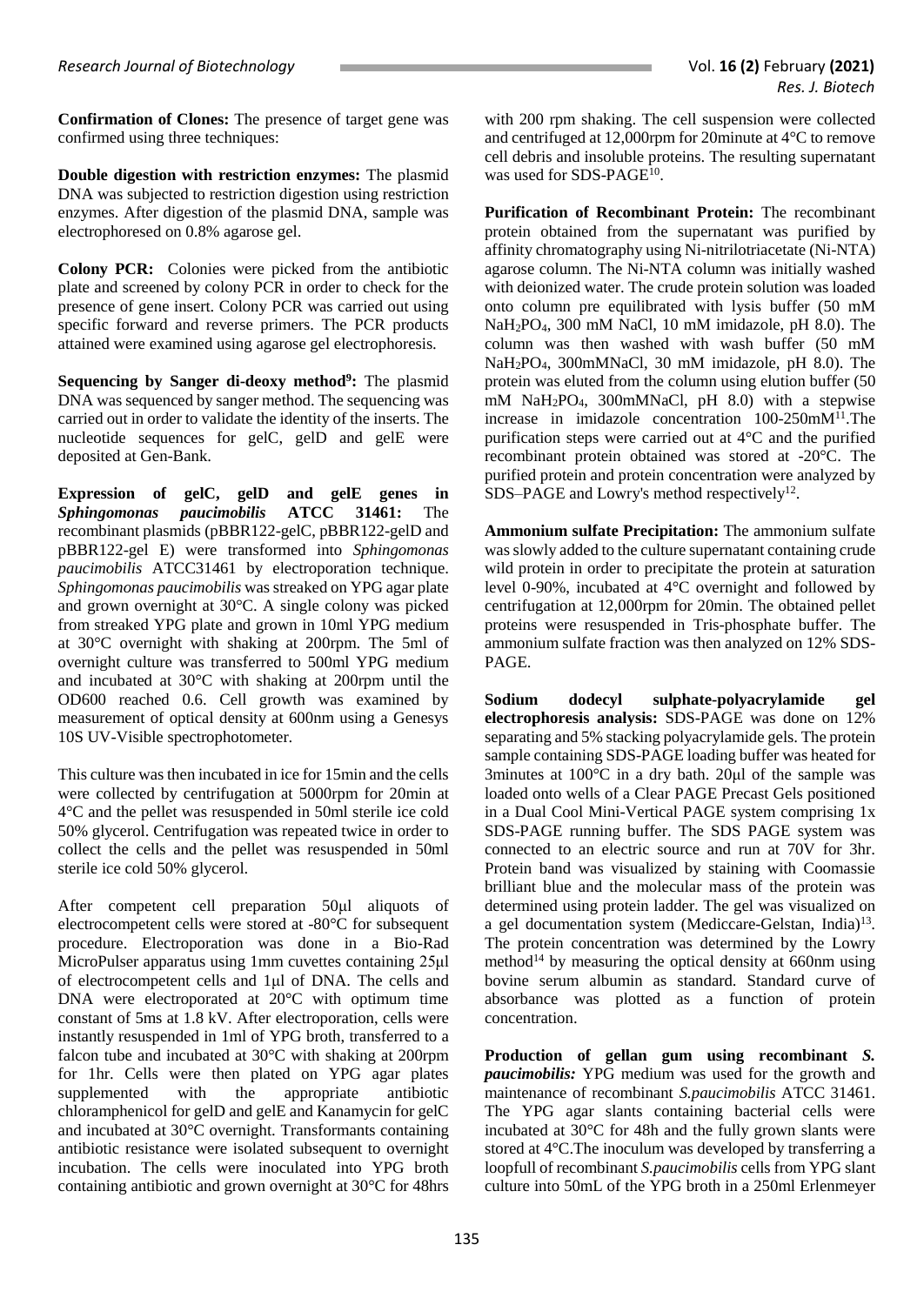flask. The flasks were aerobically incubated for 24h at 30<sup>º</sup>C, 250rpm on a rotary shaker.

The production of gellan was carried out in a 6.0- L stirredtype fermenter. The 10% inoculum (24h old) were inoculated into fermentor containing 4.5L of the YPG production medium. The temperature of fermentor was maintained at 30<sup>º</sup>C using a cooling system. The pH of the medium was maintained at 6.5 using pH probe. The dissolved oxygen (DO) in the broth was measured using a polarographic type electrode and DO was maintained at 100% saturation by adjusting air flow rate and agitation rate. The fermenter was operated for 48hr and the production of biomass and gellan were studied<sup>15</sup>.

**Isolation of gellan gum:** After fermentation, the broth was heated for 15 min in a boiling water bath and cooled. The pH was adjusted to 10.0 by 2M NaOH. Then the broth was again heated for 10min in a water bath, cooled and pH was lowered to 7.0 by the addition of 2M  $H<sub>2</sub>SO<sub>4</sub>$ . The pre-treated broth was centrifuged at 8000rpm for 30min at 4°C to separate the cell mass. In order to remove any adhering polymers, the cells were treated with dimethyl sulphoxide and centrifuged at 8000rpm for 30min at 4°C. The cell pellet was then dried to a constant weight by keeping in a hot air oven at 80°C for 6h. The dry weight of cell was determined gravimetrically and expressed in g/l.

The cell free supernatant was utilized for the gellan recovery. The supernatant was added with three volumes of isopropyl alcohol and held at 4°C overnight to precipitate the polymer. The gellan precipitate was recovered by centrifugation at 8000rpm for 30min at 4°C and dried in a hot air oven at 80°C for 12h. The produced gellan was then determined gravimetrically and expressed in  $g/I^{16}$ .

### **Results and Discussion**

**Isolation of Genomic DNA and PCR amplification:** The genomic DNA of *S.Paucimobilis* was isolated using the genomic DNA isolation kit and was used as a template for the gene amplification. High molecular weight single band was observed on agarose gel electrophoresis. The primers comprising appropriate restriction enzyme sites were designed using primer premier software. The gellan gum biosynthetic genes gelC, gelD and gelE were amplified by PCR. The PCR products were run on agarose gel electrophoresis in order to confirm the size of the product. The expected size of gelC, gelD and gelE are 1346bp, 902bp and 707bp respectively. Fig.1 represents PCR amplified DNA of gelC, gelD and gelE. The amplified gene products were found to be within its expected size.

# **Cloning of gellan gum biosynthetic genes gelC, gelD and**

**gelE:** The purification of the PCR products (gelC, gelD and gelE) was performed using Gene Jet PCR purification kit and the purity was checked using agarose gel electrophoresis. The purified genes gelD, gelE and pBBR122 vector were double digested using the restriction

enzymes NcoI and EcoRI in order to create sticky end for ligation. The gene gelC was double digested with HindIII and PvuI. Digested genes gelC, gelD, gelE and pBBR122 vector were run on agarose gel and the gel pieces were incised and gel extraction was performed. The result showed that bands were observed on the corresponding size of vector and insert. The ligation reaction depended upon concentration of insert and vector with the optimum being 2:1 for insert and vector respectively.



#### **Figure 1: Agarose gel electrophoresis of amplified fragments of gelC, gelD and gelE: Lane M: 1kbp DNA Ladder, Lane A: gel C fragment showing band at 1346bp, Lane B: gelD fragment showing band at 902bp, Lane C: gelE fragment showing band at 707bp**

The gel eluted pBBR122 vector and the genes gelC, gelD and gelE was ligated at 16°C overnight using T4 DNA ligase. The ligated samples were transformed into competent *E.coli* DH5α cells by calcium chloride transformation. *E. coli DH5α* colonies was transformed with ligated pBBR122 vector and inserts gelC, gelD and gelE were selected on the LB medium containing chloramphenicol for gelD and gelE and kanamycin for gelC. Several colonies appeared on antibiotic containing plates and single colonies were picked from the antibiotic plates, grown over night and plasmid DNA was isolated.

The isolated plasmids were examined on 0.8% agarose gel electrophoresis. The presence of desired DNA fragment in the cloning vector was confirmed by colony PCR, restriction digestion of plasmid DNA and sequencing. The isolated plasmids were double digested by restriction enzymes NcoI and EcoRI for gelD and gelE and HindIII, PvuI for gelC. The digested gene products were run on agarose gel electrophoresis and are illustrated in fig.2, fig.3 and fig.4. The results revealed that the presence of two bands that corresponds to the size of vector (5307bp) and genes gelC (1346bp), gelD (902bp) and gelE (707bp) validated the presence of clone. Colony PCR was carried out using forward and reverse primers in order to examine the presence of the gene insert. The transformation of *E.coli*  with genes gelC, gelD and gelE ligated to the pBBR122 vector ensued many colonies of *E.Coli* comprising the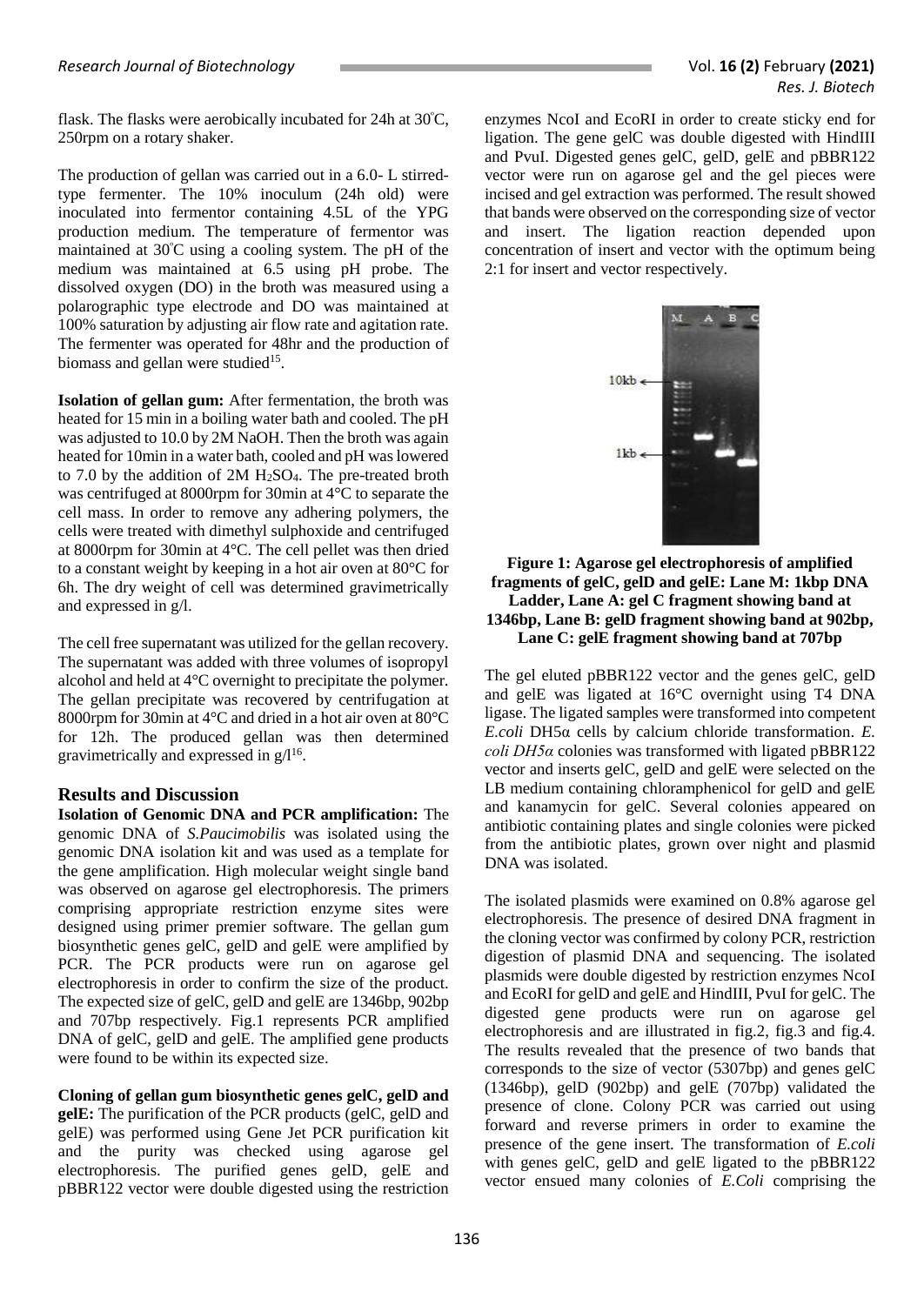recombinant gelC-pBBR122, gelD -pBBR122 and gelEpBBR122.One colony was selected from the antibiotic plate and colony PCR was performed. The products were loaded onto 0.8% agarose gel and are depicted in fig.5, fig.6 and fig.7.



**Figure 2: Verification of presence of gelC gene in the pBBR122 vector by restriction digestion: Lane M: Restriction digested clone with gelC and pBBR122 vector, Lane A: 1kbp DNA Ladder**



**Figure 3: Verification of presence of gelD gene in the pBBR122 vector by restriction digestion: Lane M: Restriction digested clone with gelD and pBBR122 vector, Lane A: 1kbp DNA Ladder**



**Figure 4: Verification of presence of gelE gene in the pBBR122 vector by restriction digestion: Lane M: Restriction digested clone with gelE and pBBR122 vector, Lane A: 1kbp DNA Ladder**



The colony PCR of the selected colony resulted in amplification of the expected fragment size gelC (1346bp), gelD (902bp) and gelE (707bp) and thus confirming the insertion of the genes gelC, gelD and gelE into pBBR122

vector.

**Figure 5: Colony PCR confirmation of gelC: Lane M: 1kbp DNA Ladder, Lane A: gelC fragment showing band at 1346bp**



**Figure 6: Colony PCR confirmation of gelD: Lane M: 1 kbp DNA Ladder, Lane A: gelD fragment showing band at 902 bp**

The sequencing of the cloned gene was carried out by using specific primers based on the gene sequence. Sequence homology was analyzed using software basic local alignment search tool (BLAST) from the National Center for Biotechnology Information (NCBI).

The nucleotide sequences for gelC, gelD and gelE from *Sphingomonas paucimobilis* ATCC 31461 were submitted to Genbank with assigned accession number MK430035, MK430034 and MK430033 respectively.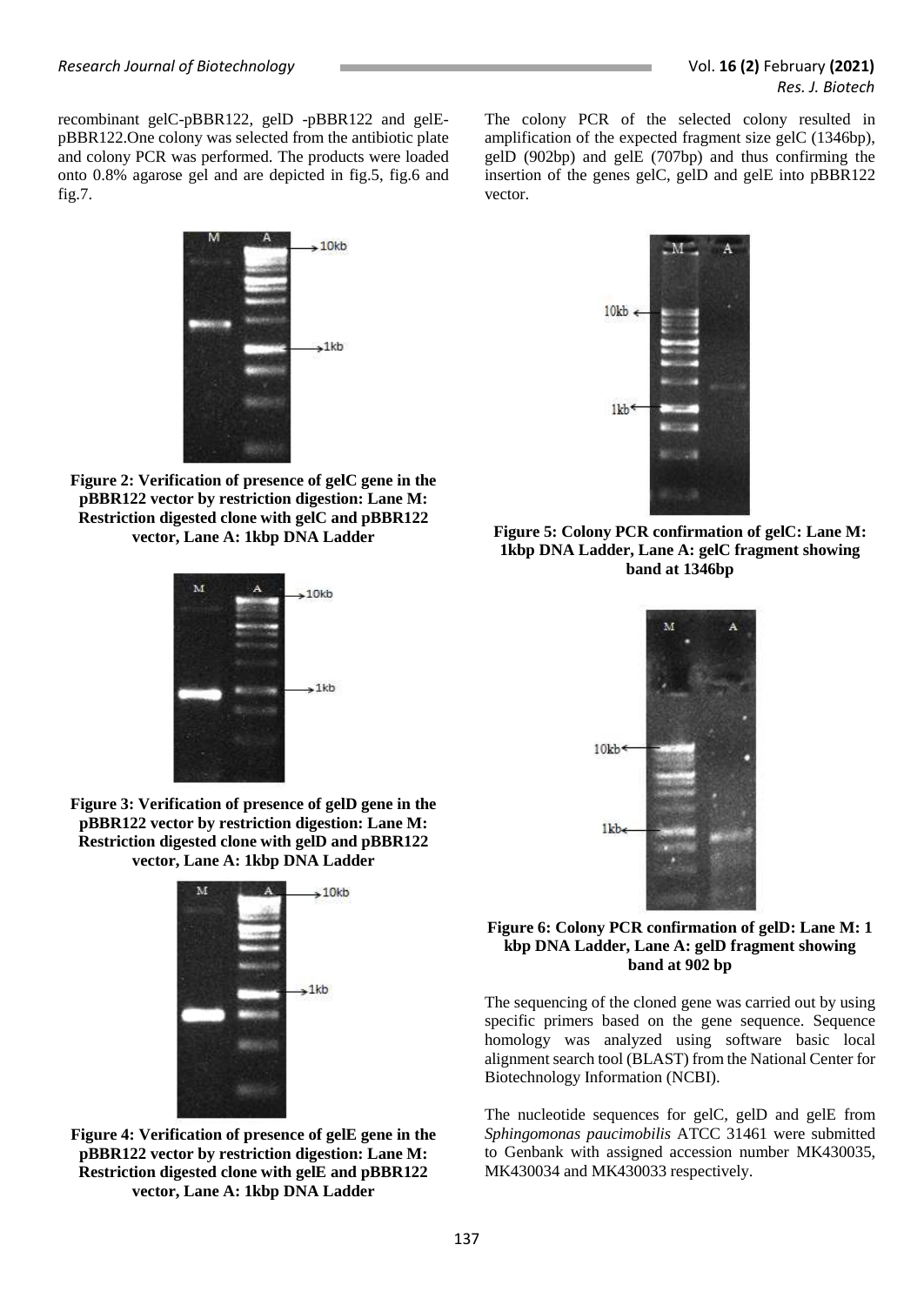

**Figure 7: Colony PCR confirmation of gelE: Lane M: gelE fragment showing band at 707 bp, Lane A: 1kbp DNA Ladder**

**Expression and Purification of Recombinant Protein:**  The recombinant plasmids comprising the gene of interest were transformed into *Sphingomonas paucimobilis* ATCC 31461 by electroporation method. The expressed cells were grown on YPG agar plates supplemented by antibiotic. Single colonies were picked from the antibiotic plate and inoculated into YPG broth followed by incubation at 30°C overnight. The cell suspension was then centrifuged at 12,000rpm for 20minutes and the supernatant containing the recombinant proteins were collected.

This supernatant containing crude wild protein were subjected to ammonium sulfate precipitation and was

followed by the separation of ammonium sulfate fraction using SDS –PAGE. The recombinant proteins were purified using Ni-NTA resin affinity chromatography due to the presence of His-tag containing expression vector pBBR122. The bound recombinant proteins were eluted from the Ni-NTA column using 250mM imidazole at 4°C. The purified recombinant gellan proteins were analyzed by SDSpolyacrylamide gel electrophoresis.

The supernatant of the control and recombinant strains were used for SDS-PAGE. SDS-PAGE analysis revealed the molecular mass of the recombinant proteins. The molecular weight of the recombinant gellan proteins gelC, gelD and gelE were found to be 110KDa, 74KDa and 60KDa respectively. The gels were stained with Coomassie blue and photographed as illustrated in fig.8, fig.9 and fig.10. The size of the band was approximated using molecular weight markers. The protein concentration was determined using Lowry method and the concentration of recombinant protein was found to be 0.46 mg/ml purified protein.

**Comparison of Biomass and gellan gum productivity of wild type and recombinant strains:** The recombinant S*phingomonas paucimobilis* carrying genes gelC, gelD and gelE and wild type strain were cultured in the fermenter. The result of the fermentation runs (Table 2) showed that the maximum biomass and gellan gum production was observed for recombinant strain gelD compared to other strains. The maximum biomass and gellan gum production yielded with the wild-type strain was  $7.18 \pm 0.3$  g/l and  $10.68 \pm 0.1$  g/l, and the recombinant gelD was  $12.77 \pm 0.3$ g/l and  $15.51 \pm 0.2$ g/l respectively. The above observation indicated that when comparing the wild type strain to the recombinant one, the gellan gum yield was double for recombinant strains.



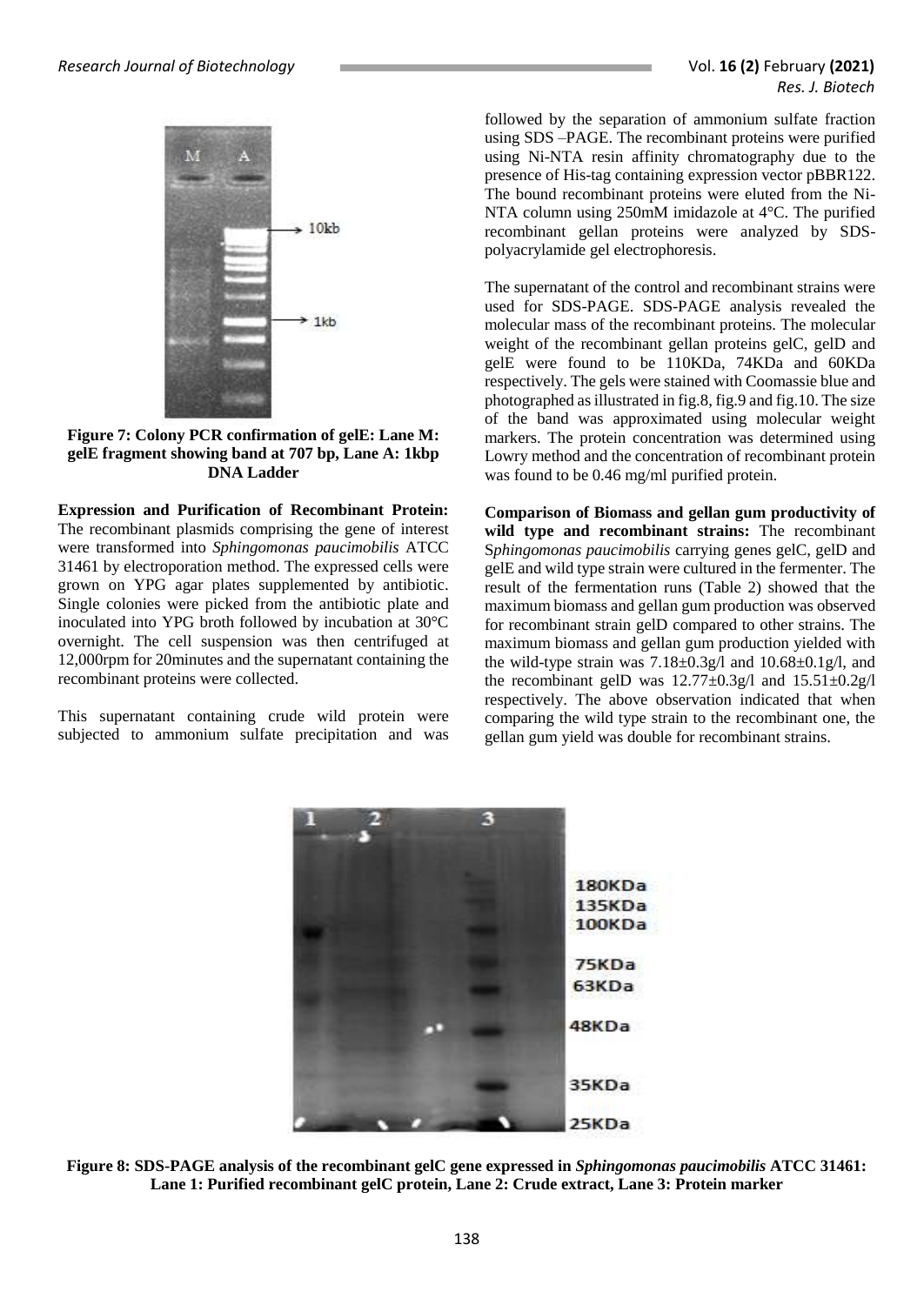

**Figure 9: SDS-PAGE analysis of the recombinant gelD gene expressed in** *Sphingomonas paucimobilis* **ATCC 31461: Lane 1: Purified recombinant gelD protein, Lane 2: Crude extract, Lane 3: Protein marker**



**Figure 10: SDS-PAGE analysis of the recombinant gelE gene expressed in** *Sphingomonas paucimobilis* **ATCC 31461: Lane 1: Purified recombinant gelE protein, Lane 2: Crude Extract, Lane 3: Protein marker**

| Table 2                                                                          |  |  |  |  |
|----------------------------------------------------------------------------------|--|--|--|--|
| Biomass and gellan gum yield for recombinant strain carrying gelC, gelD and gelE |  |  |  |  |
|                                                                                  |  |  |  |  |

| <b>Recombinant Strain</b> | Biomass yield $(g/I)$ | Gellan gum yield (g/l) |
|---------------------------|-----------------------|------------------------|
| gelC                      | $8.84 \pm 0.1$        | $12.93 \pm 0.1$        |
| gelD                      | $12.77 \pm 0.3$       | $15.51 \pm 0.2$        |
| gelE                      | 10.58±0.2             | $13.42 + 0.3$          |

### **Conclusion**

Gellan gum is a bacterial polysaccharide which has wide applications in the food and pharmaceutical industries. The properties of gellan gum mainly gelling, textural and rheological characteristics makes gellan gum one of the industrially beneficial exopolysaccharides. Gellan genes gelC, gelD and gelE from *Sphingomonas paucimobilis*  ATCC 31461 were amplified and cloned into pBBR122

vector. The cloned gellan genes were over expressed in expression host *Sphingomonas paucimobilis* ATCC 31461 using the electroporation technique. The recombinant protein was purified by Ni-NTA affinity chromatography. The purified protein migrated as a single band on SDS-PAGE and the analysis revealed the molecular mass of the recombinant proteins.